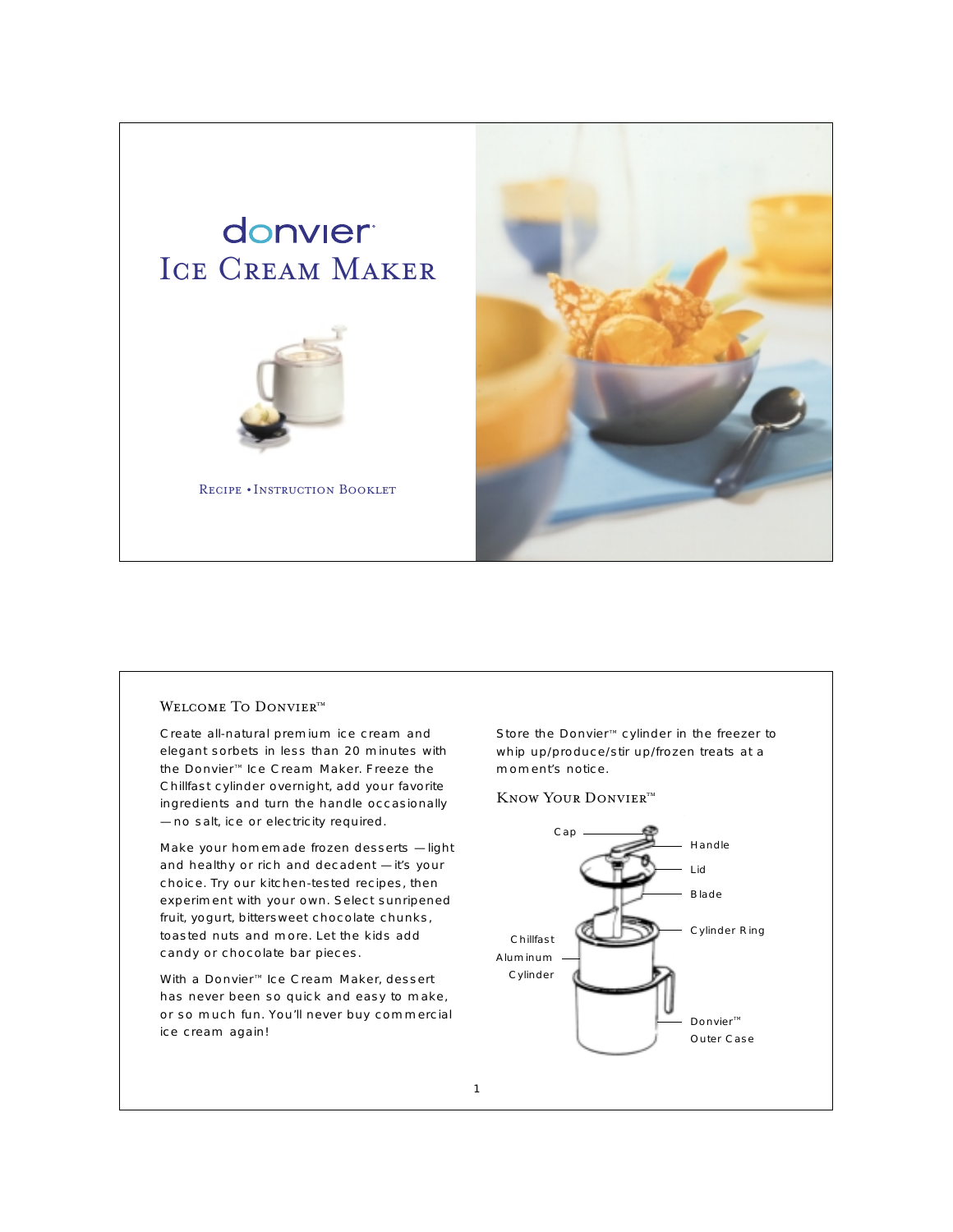# CARING FOR YOUR DONVIERTM

To clean your Donvier,™ wash the Chillfast cylinder in warm, soapy water with a soft cloth or sponge. Rinse and wipe dry. Do not use scouring pads or abrasive cleaners.

Never place freezer cylinder in the dishwasher.

To make ice cream at a moment's notice, store cylinder upright in the freezer.

Freeze cylinder for at least seven hours or overnight. For best results, freezer temperature should be at least 0 F (-18 C). You may need to set your freezer to a colder setting.

Do not freeze the Donvier's plastic parts.

Do not handle frozen cylinder with wet hands, or allow children to use the machine without supervision.

The Chillfast refrigerant used in the Donvier cylinder is completely safe and non-toxic.

#### $\mathfrak{D}$

### MAKING DONVIER™ ICE CREAM

Remove metal Chillfast cylinder from the freezer.

**1** Place flexible plastic ring over the cylinder rim and press down piece by piece with your fingers.



- **2** Line up the arrows on the cylinder rim and on the outer case and place chilled cylinder in case. It should fit snugly.
- Fit the bottom of the blade into the shallow **3** hole in the cylinder.
- Pour chilled ice cream mixture into the **4**Chillfast cylinder.
- **5** Place lid on the cylinder, aligning the arrow on the cylinder ring with the "lock" tab on the lid.
- **6** Lock lid by turning it counter-clockwise into position. Immediately attach handle and turn it clockwise slowly 3-4 times.

Let mixture sit for 2-3 minutes, then turn handle clockwise again 2-3 times. Repeat for 15-20 minutes, until handle is difficult to turn.

If not serving immediately, remove handle and blade and plug the lid opening with the plastic cap, which snaps into the top of the

handle. Do not let children play with the cap.

At this point, your ice cream will be soft. For harder ice cream, leave the cap on for up to 30 minutes. For hard-packed ice cream, transfer ice cream to a separate container, cover and freeze for 1 hour.

Place leftover ice cream in a separate container and store in the freezer.

### Helpful Hints

The metal Chillfast cylinder must be completely frozen.

Once the cylinder has been removed from the freezer, use within 10 minutes.

For maximum volume, pre-chill ice cream mixtures. Make cooked mixtures at least one day ahead.

For richer, creamier ice cream, add more cream and less milk.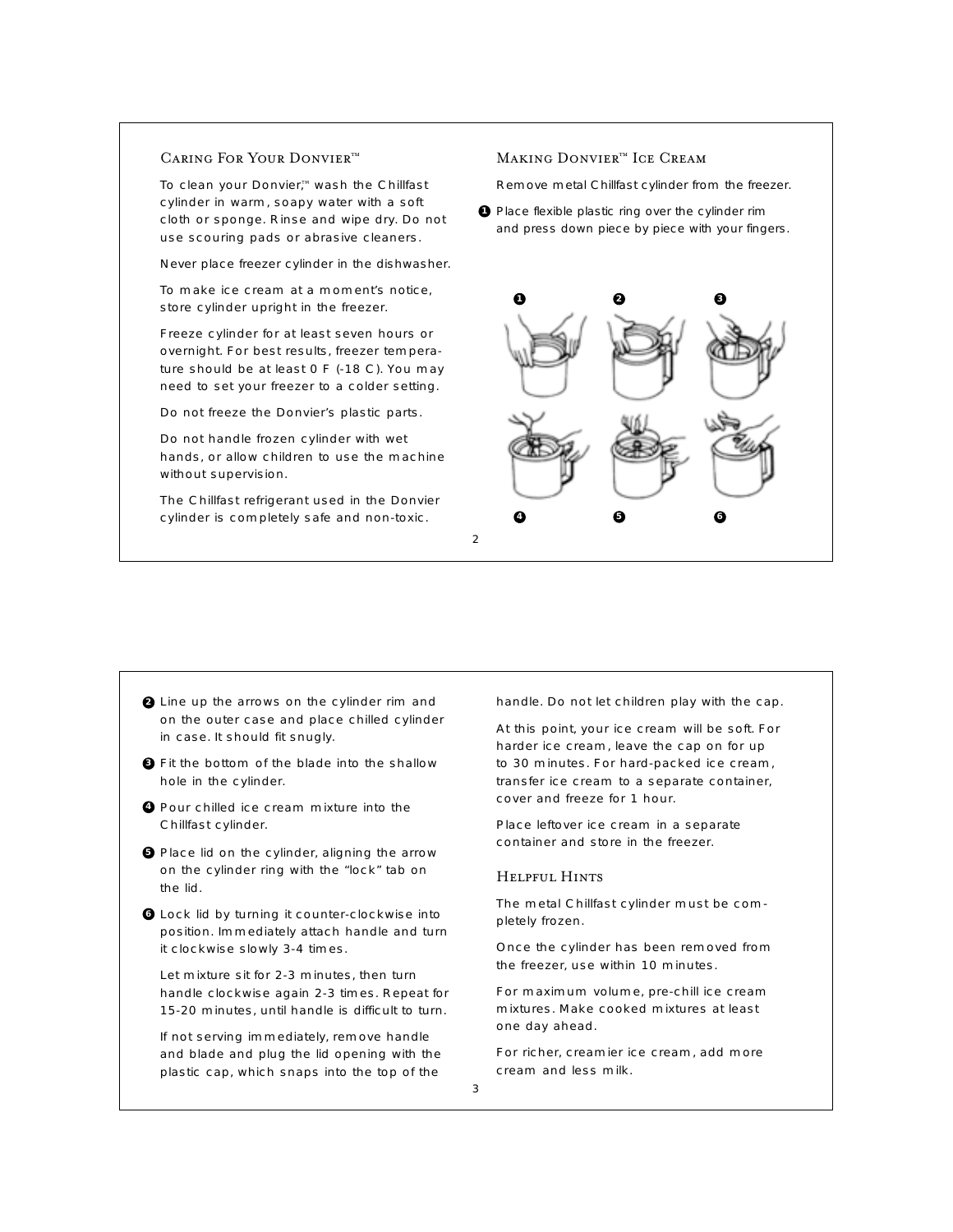Alcohol gives ice cream a softer texture. It is best added later in the freezing process.

When pouring ice cream base into the frozen cylinder, leave at least 3/16" (.5 cm) head space to allow mixture to expand during freezing.

Do not use metal utensils to stir or scoop your ice cream – they may damage the cylinder.

Turn the blade more frequently — every minute or two – when making water-based frozen treats such as sorbet.

ICE CREAM — Milk or cream mixed with sweeteners and flavorings and churned in a machine is the basis for creamy smooth ice cream.

# Frozen Pumpkin Ice Cream

| 1 cup whipping cream 250 ml           |
|---------------------------------------|
| 1 cup fresh cooked or solid           |
| packed canned pumpkin 250 ml          |
| In a saucepan over medium heat, whisk |

milk, sugar and eggs. Stirring constantly, cook until slightly thickened, about 10 minutes. Remove from heat. Whisk in cream, pumpkin, cinnamon and nutmeg. Chill thoroughly. Makes about 1 Qt/.9L.

### 4

### Brandy Eggnog Ice Cream

| 1/4 tsp nutmeg 1 ml              |
|----------------------------------|
| 1 3/4 cups milk, divided 425 ml  |
|                                  |
| 1 3/4 cups whipping cream 425 ml |
| 1/4 cup brandy or 2 1/2 tsp/12ml |
| brandy flavoring 50 ml           |

In a saucepan over medium heat, heat 1 cup milk. In a small bowl whisk together sugar and egg yolks. While stirring constantly, add hot milk to egg mixture. Return to saucepan. Stirring constantly, cook until slightly thickened, about 10 minutes. Remove from heat. Stir in remaining milk, cream, nutmeg and brandy. Chill thoroughly. Makes about 1 Qt/.9L.

### Healthy Peach Ice Cream

| 1 (28 oz.) can peaches in              |
|----------------------------------------|
|                                        |
|                                        |
| 1 1/2 cups low fat or skim milk 375 ml |
| 1/2 cup non-fat milk powder 125 ml     |
| Fresh fruit, if desired                |

In a food processor/blender, process peaches and syrup to a smooth puree. In saucepan, beat egg yolks with sugar until thick and creamy. Scald milk. Stir in non-fat dried milk until dissolved. Pour milk over eggs, stirring continually until custard thickens. Remove from heat. Cool. Make about 1 Qt/.9L.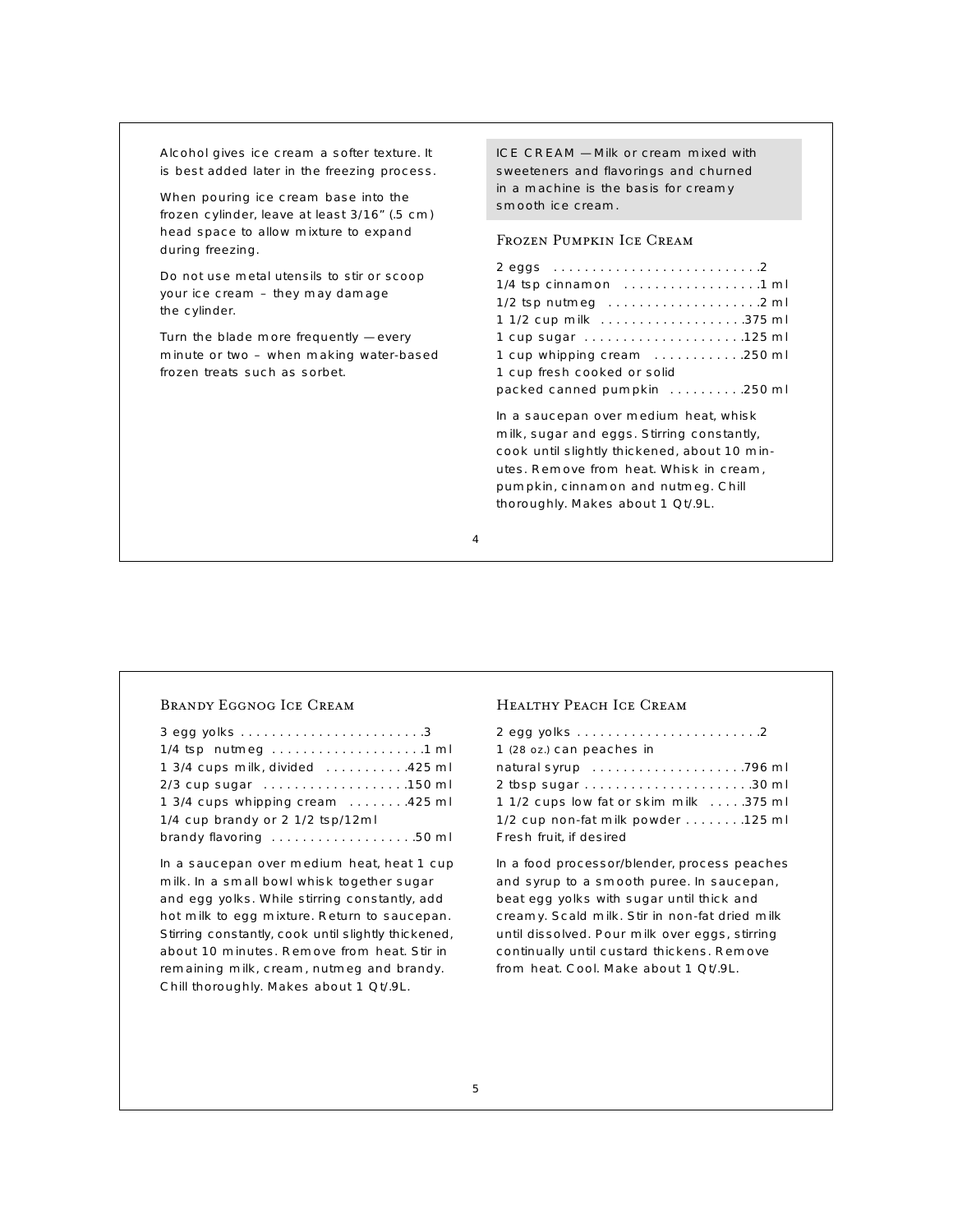# French Vanilla Ice Cream

| 2 cups light cream 500 ml |  |
|---------------------------|--|
| 2 cups milk 500 ml        |  |
|                           |  |

Beat eggs and milk together in a large saucepan. Add sugar. Cook over low heat, stirring constantly until thickened (approx. 10 min). Mixture should smoothly coat the spoon. Cool, then add cream and vanilla. Refrigerate overnight. Makes about 1Qt/.9L.

# Easiest Vanilla Ice Cream

Combine the cream, sugar and vanilla extract. Makes about 1Qt/.9L.

### French Chocolate Silk

| 1 cup sugar 250 ml                      |  |
|-----------------------------------------|--|
| 1 1/2 cups milk 375 ml                  |  |
| 2 cups light cream 500 ml               |  |
| 1/3 cup unsweetened cocoa powder75 ml   |  |
| 1 tsp vanilla www.www.www.www.usu.nd ml |  |

Beat milk and egg yolks together. Blend in sugar. Cook over medium heat, stirring constantly, until thick enough to coat the spoon. Remove from heat, sift cocoa into the mixture, then beat until well blended. Cool. Add cream and vanilla. Mix well. Refrigerate overnight. Makes 1 Qt/.9L.

### Caramel Ice Cream

| 1 1/2 cups milk 375 ml         |  |
|--------------------------------|--|
| 1 1/2 cups light cream  375 ml |  |
|                                |  |

Heat sugar slowly in a skillet until melted and light brown, stirring constantly. In a saucepan, scald milk and pour into sugar. Cook to dissolve sugar. In a large bowl, beat egg yolks and add hot milk and sugar mixture slowly, stirring constantly. Cook slowly until thickened. Cool. Add cream and vanilla. Stir. Refrigerate overnight. Makes about 1Qt/.9L.

#### Blueberry Ice Cream

| 2 cups blueberries, 500 ml      |  |
|---------------------------------|--|
| (fresh or frozen without sugar) |  |
|                                 |  |
| 1 cup whipping cream 250 ml     |  |
| 3/4 cup sugar 175 ml            |  |
|                                 |  |

In a blender or processor, combine berries, milk, cream and sugar. Puree. Makes about 1Qt/.9L.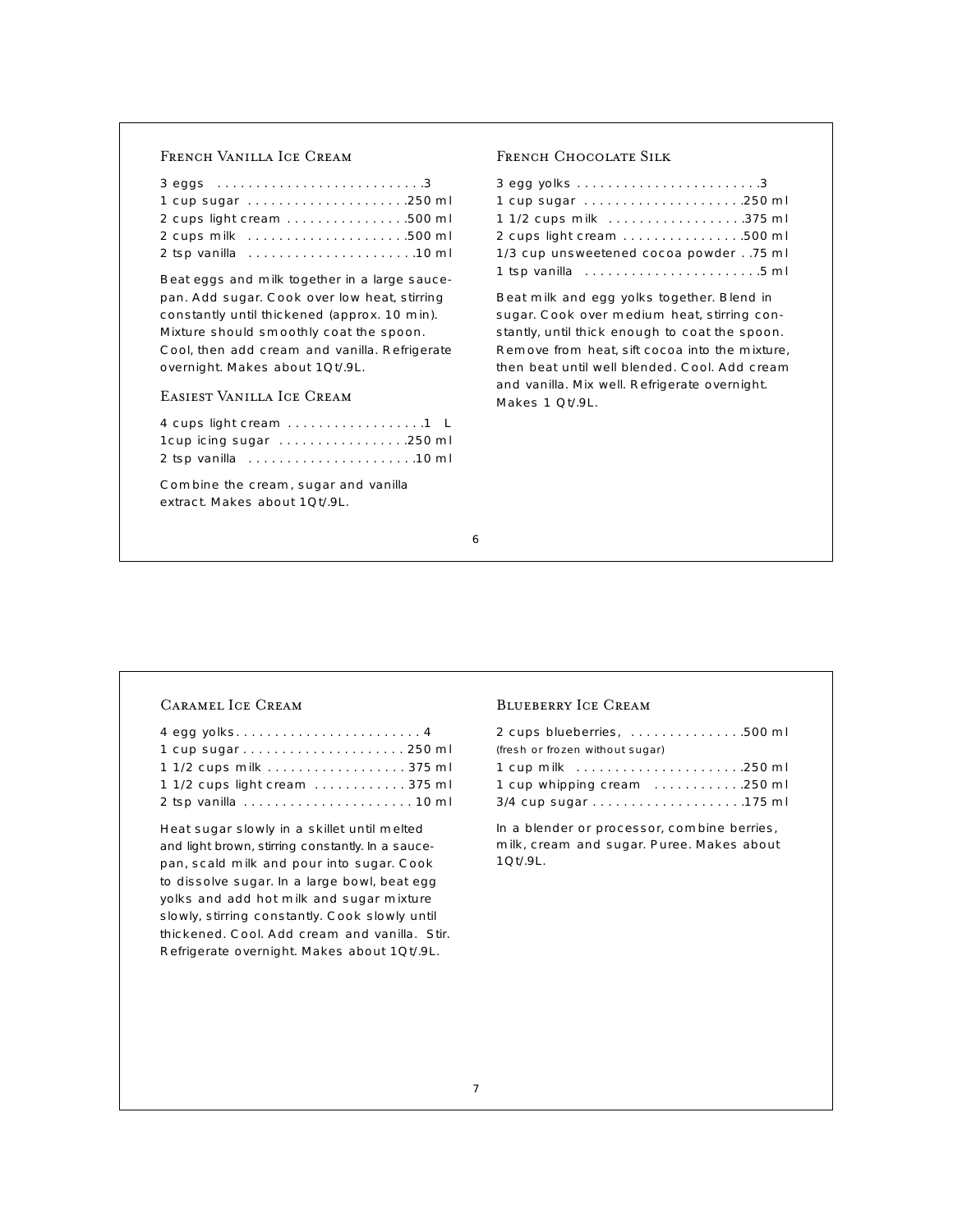### SORBET – This refreshing, water-based frozen dessert contains no milk or cream.

### Minted Grapefruit Sorbet

### Grated peel of grapefruit

| 1/2 cup sugar 125 ml                                                     |  |
|--------------------------------------------------------------------------|--|
| 1 1/2 cups water 375 ml                                                  |  |
| 2 cups grapefruit juice                                                  |  |
| (about 3 grapefruits) $\ldots \ldots \ldots \ldots \ldots \ldots 500$ ml |  |
|                                                                          |  |

In a small saucepan, simmer peel with sugar and water 10 minutes. Cool. Strain through a fine nylon strainer. Set peel aside. In a medium bowl, mix strained sugar syrup, juice and mint. Chill mixture thoroughly. Freeze until almost firm. Add peel. Freeze until firm. Makes about 1Qt/.9L.

## Tomato And Basil Sorbet

6 ripe tomatoes, peeled and seeded 13 juice of 1 large lemon 1/3 cup sugar syrup \* . . . . . . . . . . . . . .75 ml 3 chives, finely chopped 6-8 basil leaves, finely chopped 1/4 cup tomato juice . . . . . . . . . . . . . .175 ml Salt and pepper to taste Dash of Tabasco, if desired

In a food processor or blender, process tomato flesh, lemon juice, sugar syrup, chives and basil leaves until smooth. Add tomato juice, salt, pepper and Tabasco, if used, to tomato puree.

\* In a medium saucepan, combine 2 1/2 cups (625 ml) sugar and 2 cups (500ml) water. Simmer 10 minutes. Cool before using. Store in refrigerator. Makes about 1Qt/.9L.

8

SHERBET – Dairy-based sherbet is generally lower in fat and sweeter than ice cream.

### Cantaloupe Sherbet

| 1/2 tsp. vanilla $\ldots \ldots \ldots \ldots \ldots \ldots \ldots \ldots$ |
|----------------------------------------------------------------------------|
| 2 cups cantaloupe 500 ml                                                   |
|                                                                            |
| 1/2 cup sugar 125 ml                                                       |
|                                                                            |
|                                                                            |
| 1 cup light cream 250 ml                                                   |

Puree cantaloupe with lemon juice. Beat sugar and honey with milk and cream. Add vanilla. Add pureed cantaloupe to milk mixture and beat long enough to blend honey and sugar. Chill thoroughly. Makes about 1Qt/.9L.

### LEMON SHERBET

| 2 cups fresh lemon juice (8 lemons) 500 ml |  |
|--------------------------------------------|--|
| 2 cups sugar 500 ml                        |  |
| Grated zest of 3 lemons                    |  |
| 1 cup whipping cream 250 ml                |  |
|                                            |  |

Process all ingredients in a blender or food processor fitted with a steel blade. Makes about 1Qt/.9L.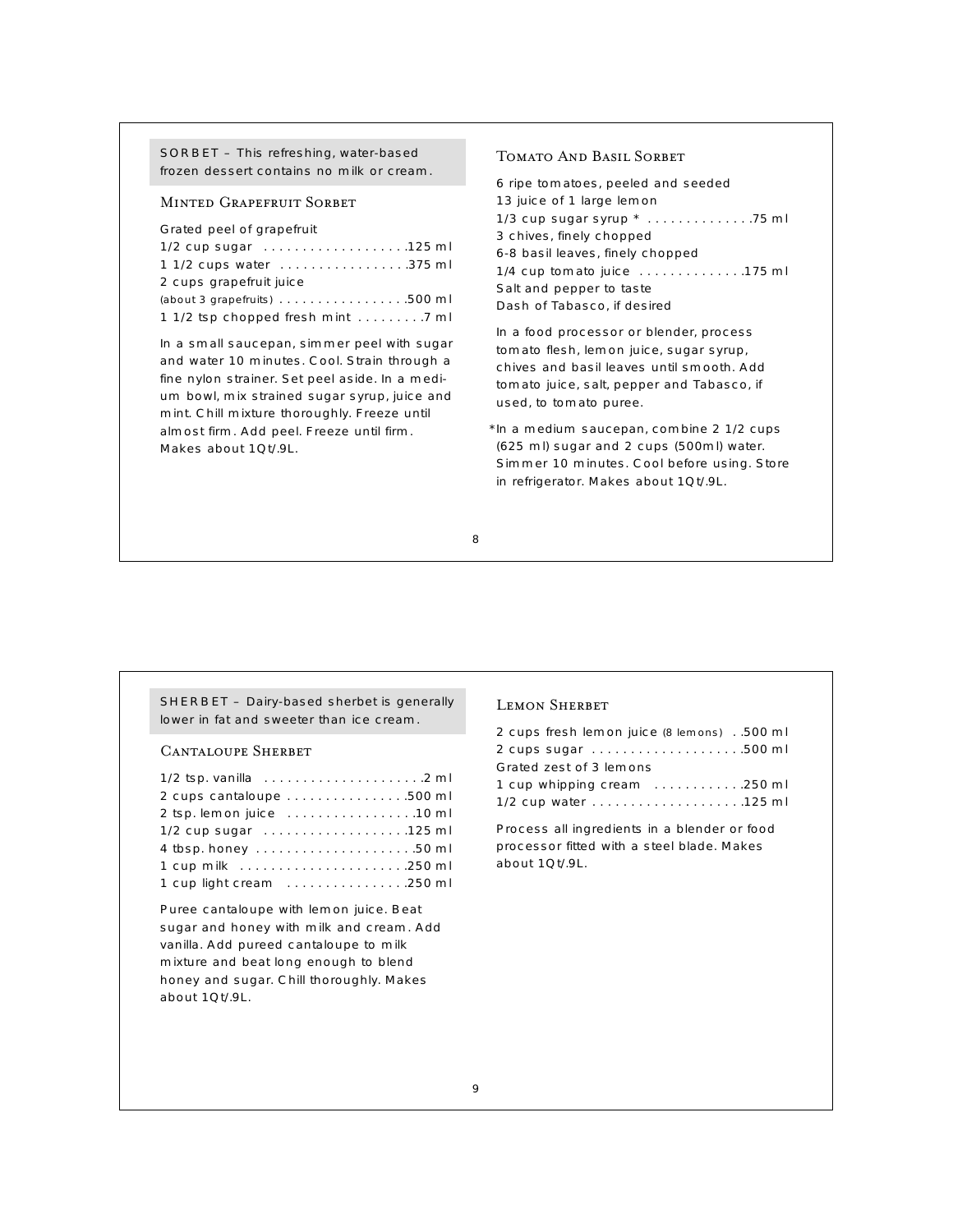FROZEN YOGURT – Commercial brands often contain more sugar than yogurt. Make your own for a deliciously healthy treat.

# French Vanilla Frozen Yogurt

| 1/2 cup sugar 125 ml      |  |
|---------------------------|--|
| 1 cup plain yogurt 250 ml |  |

In a small heavy saucepan, stir milk with sugar, heat just until bubbles appear around edge of pan. Gradually whisk into egg yolks, return egg yolk mixture to saucepan. Cook over medium heat, stirring constantly, for 3 to 5 minutes or just until steaming and thickened enough to coat spoon. Immediately remove from heat, strain into a bowl. Stir in yogurt and vanilla. Chill thoroughly. Makes about 3 cups.

#### Strawberry Yogurt

| 1 package frozen sliced strawberries |  |
|--------------------------------------|--|
| with sugar, thawed 425 g             |  |
| 16 ounce tub vanilla yogurt 500 g    |  |

In a blender or processor, puree strawberries. Stir in yogurt. Makes about 1Qt/.9L.

# Banana Frozen Yogurt

| 3 cups low fat plain yogurt 750 ml                                 |  |
|--------------------------------------------------------------------|--|
| 2 cups very ripe bananas 500 ml                                    |  |
| $1/3$ cup brown sugar $\ldots \ldots \ldots \ldots \ldots$ . 75 ml |  |
| 2 tsp lemon juice 10 ml                                            |  |

Blend bananas, brown sugar and lemon juice in blender or food processor. When thoroughly blended, add yogurt. Makes about 1Qt/.9L.

10

GELATO – This intensely-flavored Italian ice cream has a softer consistency than ice cream and a clean, refreshing taste.

# Espresso Gelato

| 2 cups whole milk 500 ml              |  |
|---------------------------------------|--|
|                                       |  |
| 1 cup whipping cream 250 ml           |  |
| 5 tbsp instant espresso powder  75 ml |  |

Combine egg yolks and sugar in bowl of electric mixer. Beat at medium-high speed until very thick and pale yellow, 3 to 5 minutes. Meanwhile bring milk to a simmer. Add half the milk to egg-yolk mixture and whisk until blended. Stir into remaining milk and cook over low heat until mixture has thickened enough to coat the back of a spoon. Remove from heat and immediately stir in cream. Strain into a medium mixing bowl set in an ice bath until chilled. Stir in instant espresso. Makes about 1Qt/.9L.

# Chocolate Gelato

| 2 eggs, slightly beaten 2                |  |
|------------------------------------------|--|
| 3/4 cup unsweetened cocoa powder .175 ml |  |
|                                          |  |
|                                          |  |
| 1 1/2 cups whipping cream 375 ml         |  |

In a saucepan combine cocoa and sugar. Stir until well mixed. Gradually add milk, making a paste. Whisk in eggs. Place over medium heat and cook stirring constantly until steaming, about 8 to 10 minutes. Stir in cream. Chill thoroughly. Makes about 1Qt/.9L.